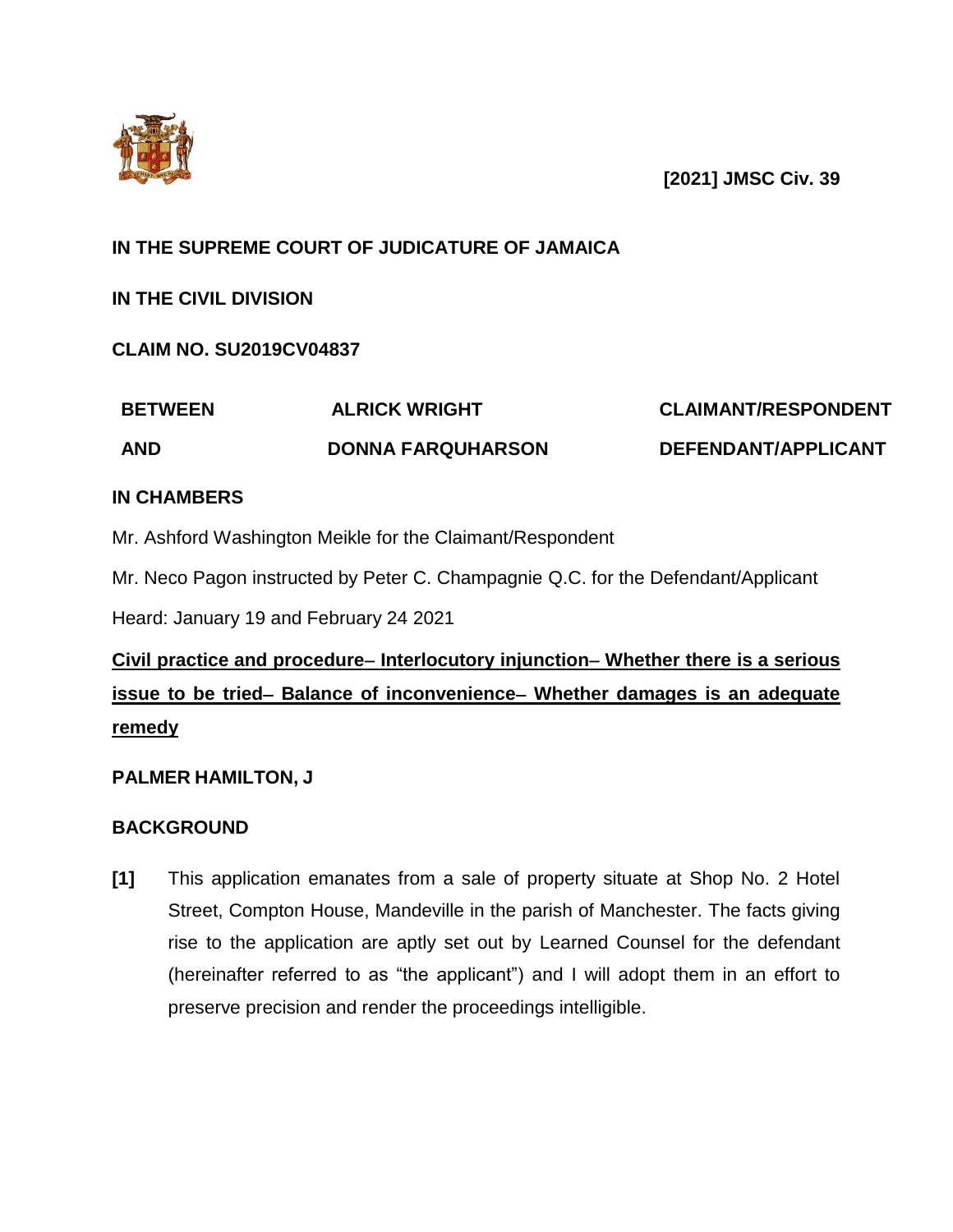- **[2]** The applicant owned and operated a retail store trading under the business name "Sharon's Meat". The business location is leased from the Jamaica Agricultural Society (hereinafter "JAS").
- **[3]** The applicant contemplated migrating to the United States of America which resulted in her decision to sell the business. The applicant and the claimant (hereinafter "the respondent") met in or around 2019 and subsequently entered into an oral agreement for the sale of the business which included the sale of the business name and/or goodwill, the inventories, business fixtures, chattels and a HiAce bus.
- **[4]** There is a disparity between the parties as to the consideration for the sale of the business and the amount in part payment that was received towards the sale price. What is not in dispute is that a part payment was received and the applicant handed over the business operations to the respondent on the understanding that the remainder would be paid while she was overseas. The applicant maintained that as security for the payment for the balance of the purchase price, the title to the HiAce bus was not handed over to the respondent nor did the applicant reassign the Jamaica Public Service contract and lease to the respondent.
- **[5]** The relationship subsequently disintegrated, the crucial reasons for this being the alleged indebtedness of the business to JAS, Jamaica Public Service and to various suppliers. This amidst other factors led the respondent to institute legal proceedings in the civil division of this Court claiming a reimbursement of the sum of Four Million Five Hundred and Sixty-Four Thousand Three Hundred and Fifty-Four Dollars (\$4,564,354.00) with interest for monies paid to the applicant for the purchase of the business. The applicant counterclaimed for the following: -
	- 1. The sums of Two Million Five Hundred and Fifty-One Thousand and Sixty-Three Hundred Dollars and Twelve Cents (\$2,551,063.12) being the outstanding balance due on the purchase price;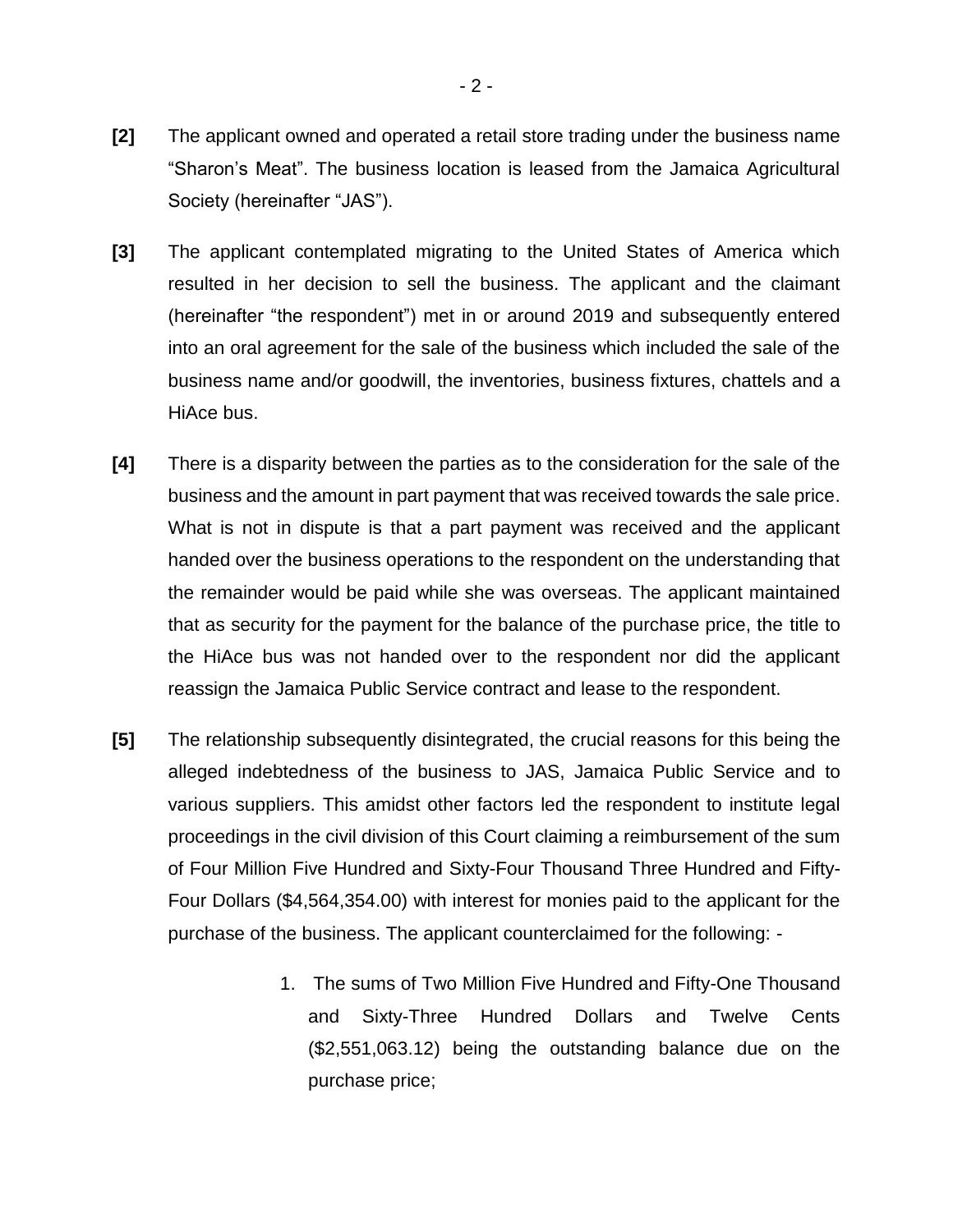- 2. Five Hundred and Sixty Thousand Dollars (\$560,000.00) being the outstanding amount due on the rental payable for the period of September 2019 to January 2020; and
- 3. Four Hundred and Twenty Thousand Dollars (\$420,000.00) being the outstanding rental due and payable for the period of January 1, 2020 to April 1, 2020 and continuing.

### **THE APPLICATION**

- **[6]** By way of Notice of Application for Court Orders filed on the 11<sup>th</sup> day of June 2020, the applicant sought the following orders: -
	- *"1. This claim be transferred to the Commercial List pursuant to the Supreme Court Civil Procedure Rules ("CPR") Rule 71.6.*
	- *2. The parties be referred to mediation within 90 days from the date of this Order pursuant to CPR Rule 74.3(2).*
	- *3. The hearing of a Case Management Conference be fixed in this matter.*
	- *4. An interim injunction to restrain the Claimant, whether by himself, servants and/or agents or otherwise from continuing to enter upon property situate at Shop No.2, Hotel Street, Compton House, Mandeville in the parish of Manchester (hereinafter referred to as the "leased premises").*
	- *5. The Defendant be indemnified by the Claimant against all liabilities, claims, loss, damages, costs, interests, demands, legal fees, whether now apparent or not in relation to the Claimant's use and or occupation of the leased premises.*
	- *6. Costs.*
	- *7. Such Further and other relief as this Honourable Court deems fit.*
- **[7]** When the matter came before me for hearing on the 23<sup>rd</sup> day of July and on the 5<sup>th</sup> day of August 2020, I made the following Orders: -
	- *"1. This claim is transferred to the Commercial List pursuant to the Supreme Court Civil Procedure Rules ("CPR") Rule 71.6.*
	- *2. The parties are referred to mediation to be completed within Ninety (90) days from the date of this Order pursuant CPR Rule 74.3(2).*
	- *3. Fees attached to the granting of this transfer are to be paid by the Applicant/Defendant.*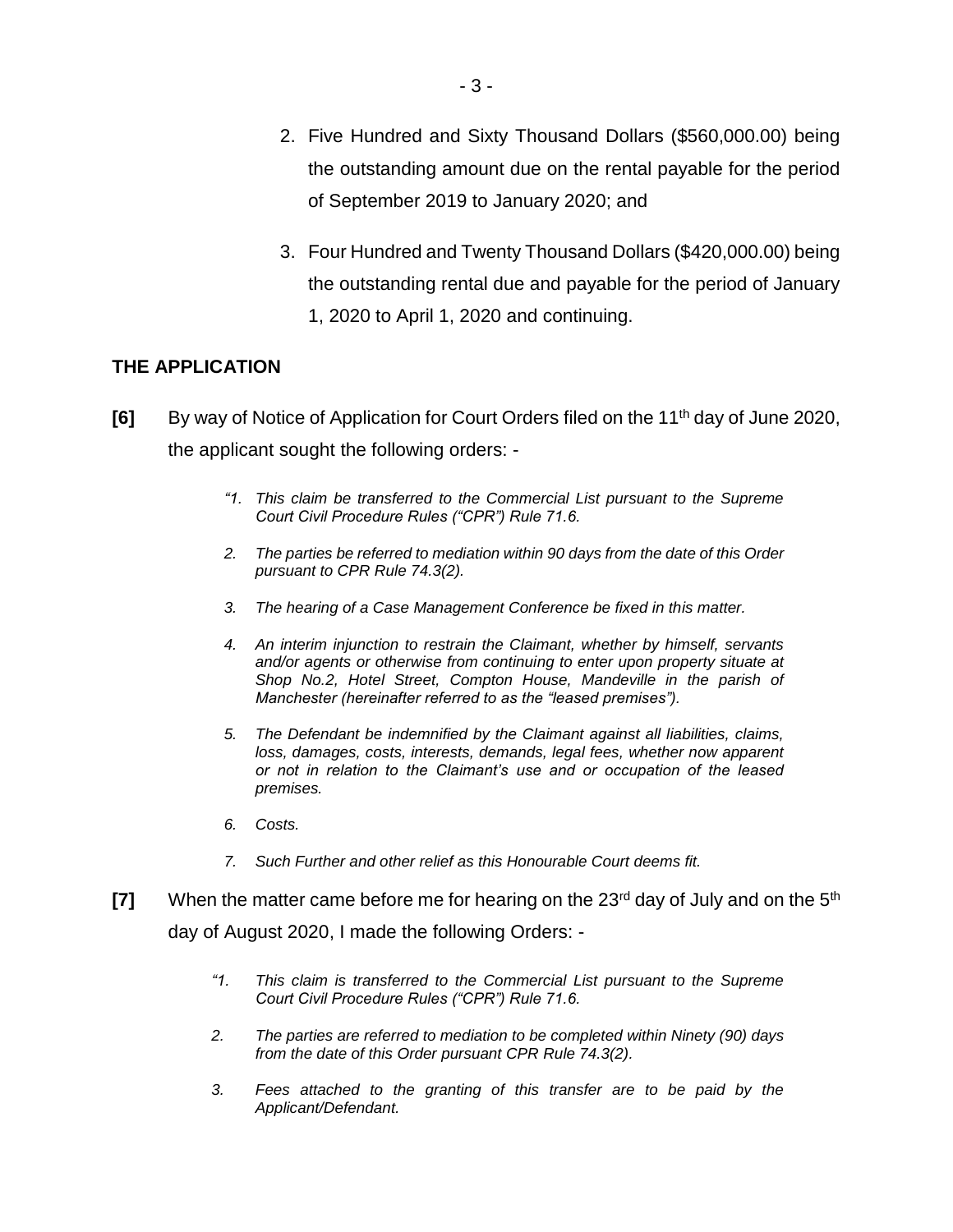- *4. By consent, the Applicant/Defendant is indemnified by the Claimant against all liabilities pertaining to rent due and owing to the Jamaica Agricultural Society and in respect of the Claimant's use and occupation of the leased premises being Shop No. 2, Hotel Street, Compton House, Mandeville in the parish of Manchester.*
- *5. Costs to the Applicant/Defendant to be costs in the claim.*
- *6. Case Management Conference is fixed in the Commercial Division on the 24th day of November 2020 at 10:00am for two (2) hours.*
- *7. The inter partes hearing on the interim injunction is adjourned to the 24th day of November 2020 at 10:00am for two (2) hours.*
- *8. Skeleton submissions and list of authorities pertaining to the application for interim injunction are to be filed and exchanged by 13 November 2020.*
- *9. The Applicant's/Defendant's Attorney-at-Law to prepare, file and serve the Orders made herein."*
- **[8]** What is now left to be determined from this application is the hearing of the interim injunction which was subsequently traversed to the 19<sup>th</sup> day of January 2021. I thank Counsel for their submissions and the supporting authorities which provided great assistance to the Court. I do not believe it is necessary to address all the submissions and authorities throughout my judgment but will refer to them to the extent that they affect my findings.

#### **SUBMISSIONS OF THE APPLICANT**

**[9]** Learned Counsel for the applicant Mr. Pagon in summary made the following submissions: -

#### 1. **The interim injunction**

The application is made pursuant to section 49 (h) of the **Judicature Supreme Court) Act**. An injunction may be granted where in the circumstances it appears to the Court to be just or convenient. The practice and procedure are set out in part 17 of the CPR. The case of **American Cyanamid Co. v Ethicon** [1975] AC 396 sets out the guidelines upon which a Court should exercise its discretion to grant or refuse an interim injunction.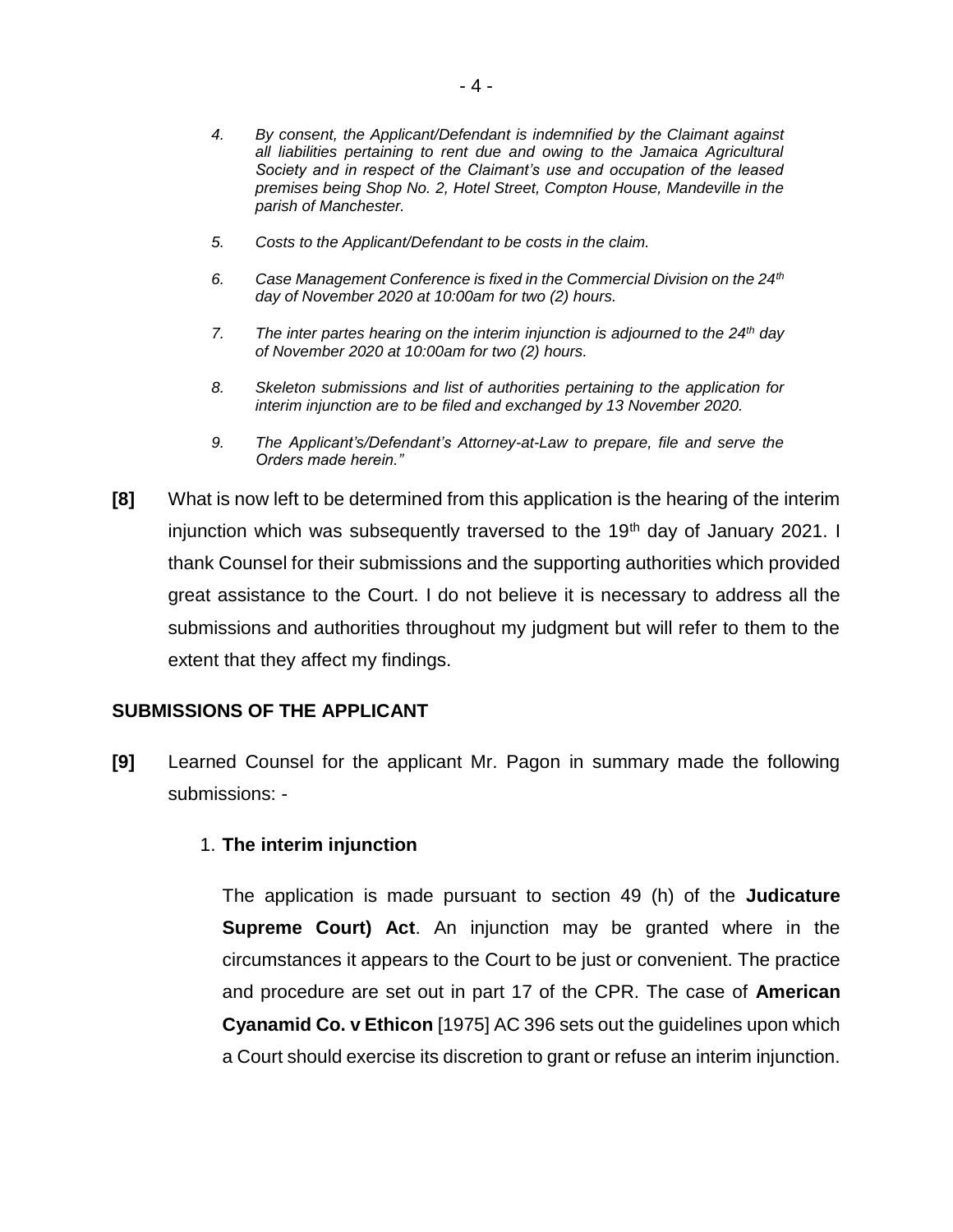## 2. **There are serious issues to be tried between the parties as set out in the pleadings.**

The claim by the respondent is for reimbursement of monies advanced for the purchase of the applicant's commercial enterprise. The counterclaim by the applicant is to specifically enforce the terms of the contract for the purchase of her commercial enterprise to the respondent and other relief to include payment for outstanding debt. The claim therefore amounts to a breach of contract.

#### 3. **The applicant satisfies the balance of convenience test**.

Learned Counsel averred that on the question of whether the applicant would be adequately compensated by damages, the answer is no. The applicant stands to suffer embarrassment and loss of reputation as a responsible business owner and tenant. That loss may not be quantifiable. The applicant is also exposed to litigation. On the other hand, the respondent has already quantified his loss by making a claim for reimbursement for monies advanced for the purchase of the applicant's commercial enterprise. In essence, the respondent seeks rescission.

The applicant is prepared to abide by any order of this Honourable Court in the form of an undertaking and the respondent would be adequately protected by the applicant's undertaking in damages.

The orders sought by the applicant are necessary to preserve the status quo.

#### 4. **Special circumstances**

The applicant complains that she is exposed to litigation by the landowners for the business premises for which she still holds the tenancy. The respondent's occupation of the property is based on the purchase of the applicant's commercial enterprise of the applicant. The respondent has not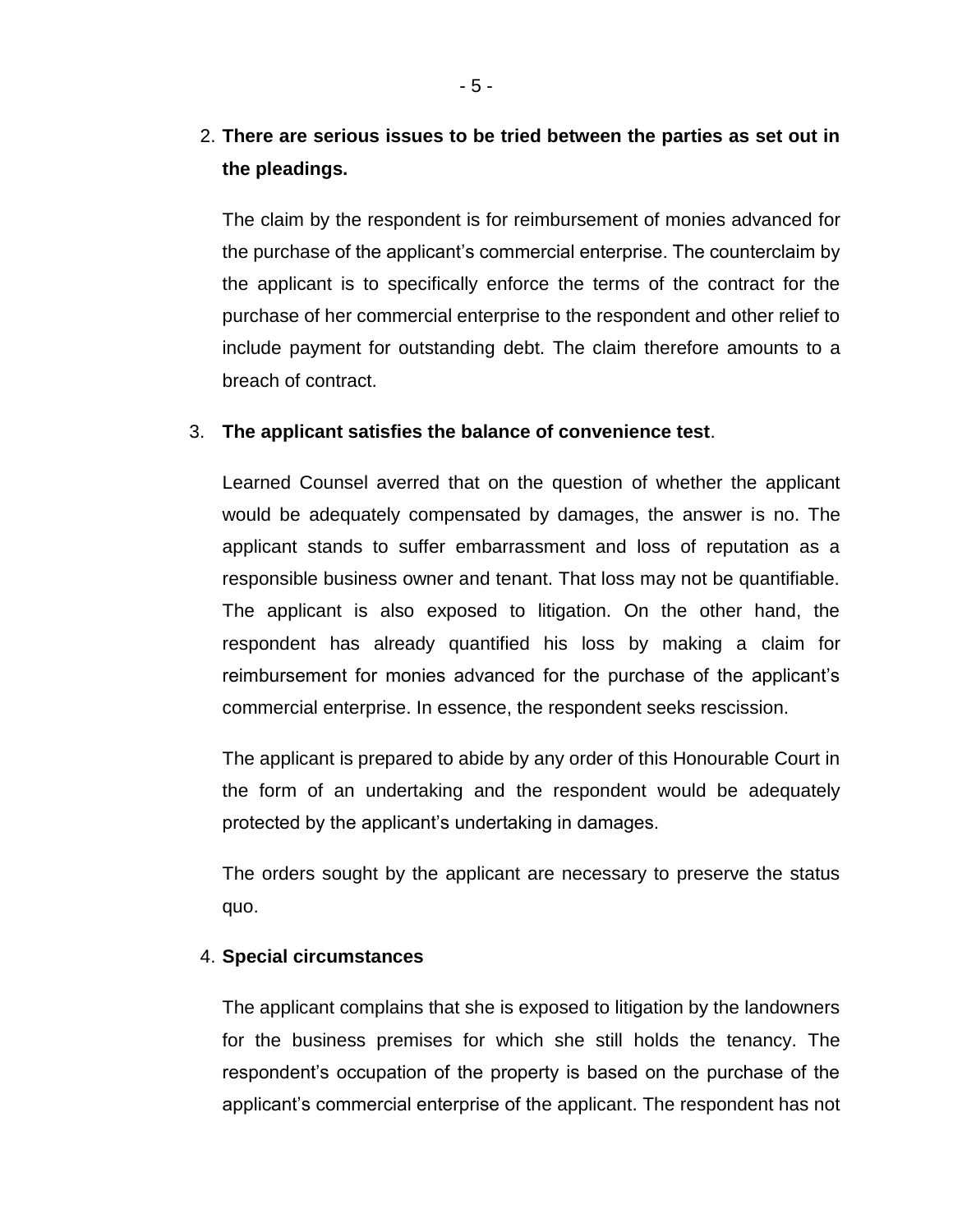paid any rent since his occupation and he now seeks rescission whilst the applicant is exposed to rent arrears and litigation. The status quo would therefore be preserved by issuing the injunction. the case of **Azzuro Coast Limited v Dennis Atkinson et al** [2016] JMCC Comm 36 was cited in support of this submission.

**[10]** Mr. Pagon concluded his submissions by submitting that in all the circumstances of the case this Honourable Court should exercise its discretion in granting the applicant relief as sought in the application.

#### **SUBMISSIONS OF THE RESPONDENT**

- **[11]** Learned Counsel for the respondent Mr. Ashford Meikle adumbrated his submissions by commending to the Court the cases of **American Cyanamid Company v Ethicon Limited** (supra) and **National Commercial Bank Jamaica Ltd v Olint Corp Ltd (Jamaica)** [2009] UKPC 16 as setting out the test governing the granting of interlocutory injunctions.
- **[12]** On the issue of whether there is a serious issue to be tried Mr. Meikle submitted that the applicant's prayer for injunctive relief must fail because it was frivolous and vexatious for the following reasons: -
	- 1. It is an abuse of process caused by her vindictiveness and an attempt to unjust enrichment. The applicant engaged in a campaign of harassment against the respondent. She held out herself as a representative of JAS delivering a letter to the respondent, written by her, in which she claimed JAS needed the premises and that he should quit the premises. The applicant reported to the police that the HiAce bus and the police, acting on the report, seized the bus and papers from one of the respondent's employees.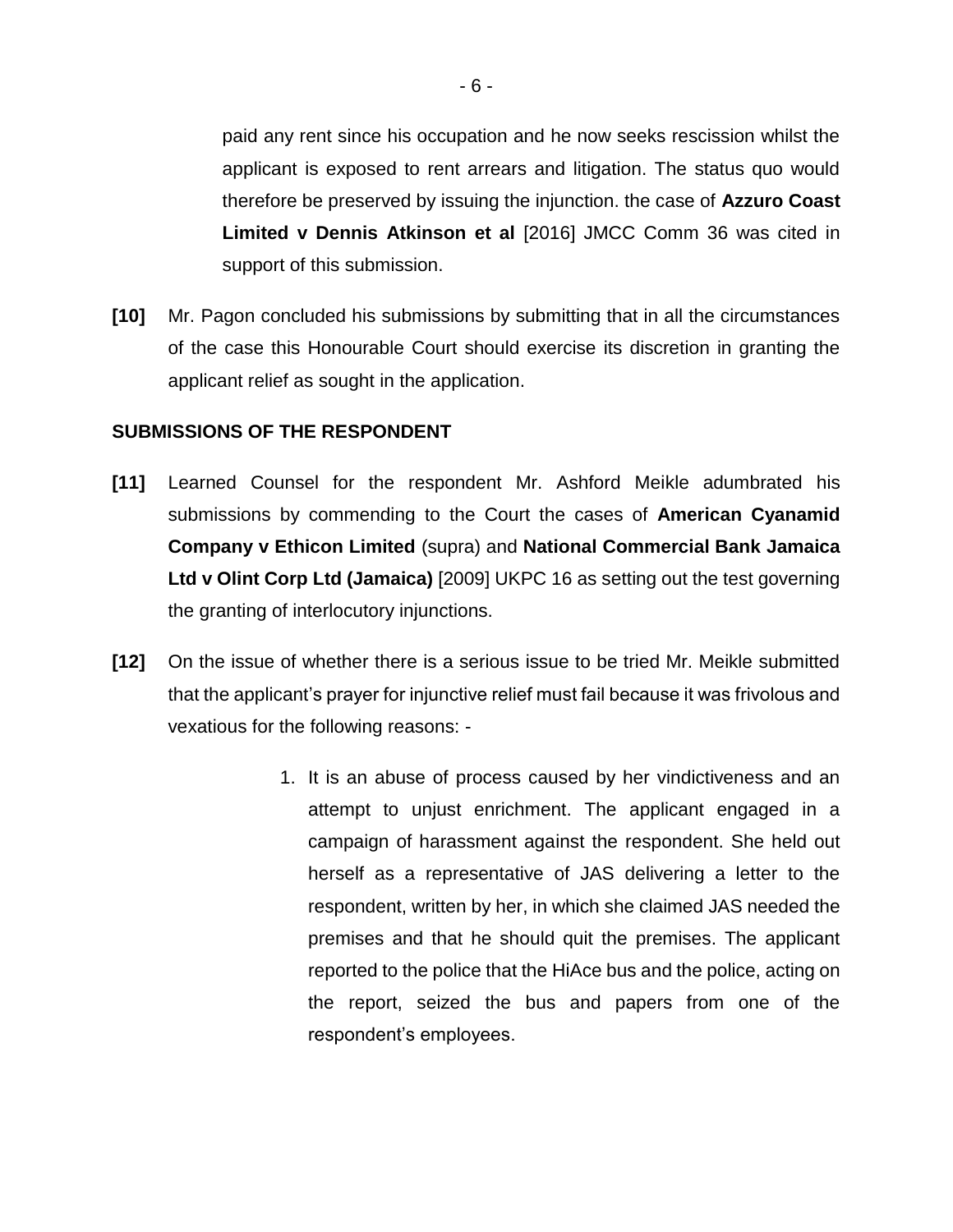- 2. An action was brought by the applicant in the Manchester Parish Court against the respondent for trespass. She sought injunctive relief arguing that she did not sell the business to the respondent however, she sold the meat shop's fixtures to the respondent and he refused to vacate the premises. She subsequently expressed that she was willing to buy back the meat shop business from the respondent. She however reneged on her offer and is determined that the respondent's life should be upended.
- 3. The applicant has now completely changed her story involving the sale of the meat shop and subsequent business transactions from her sworn affidavit from the Manchester Parish Court. The applicant reportedly perjures herself in the affidavit accompanying the application and she now truthfully admits that she sold the meat shop to the respondent.
- **[13]** On the question of whether damages are an adequate remedy, it was submitted that damages would be an adequate remedy and the injunction ought not to be granted. The applicant claims that the rent is overdue and that she fears legal actions against her. Mr. Meikle proffered that the applicant is being dishonest in claiming that the respondent has not been paying rent on the premises. He has continued to pay rent and is up-to-date as of November 2020. The respondent is in negotiation with JAS to formalise leasing the said business premises. To the best of the respondent's knowledge, the applicant still owes the JAS rental arrears.
- **[14]** In answering the question of whether the granting of the injunction will cause irremediable harm, Learned Counsel submitted that the applicant has not been prejudiced by the respondent's occupation of the premises and any claim to the contrary is patently false and dishonest. Mr. Meikle maintained that since the respondent bought the business, he has made substantial investments in it, spending millions in its upgrade. The granting of the injunction would essentially drive the respondent into financial ruin, destroy his investment into the business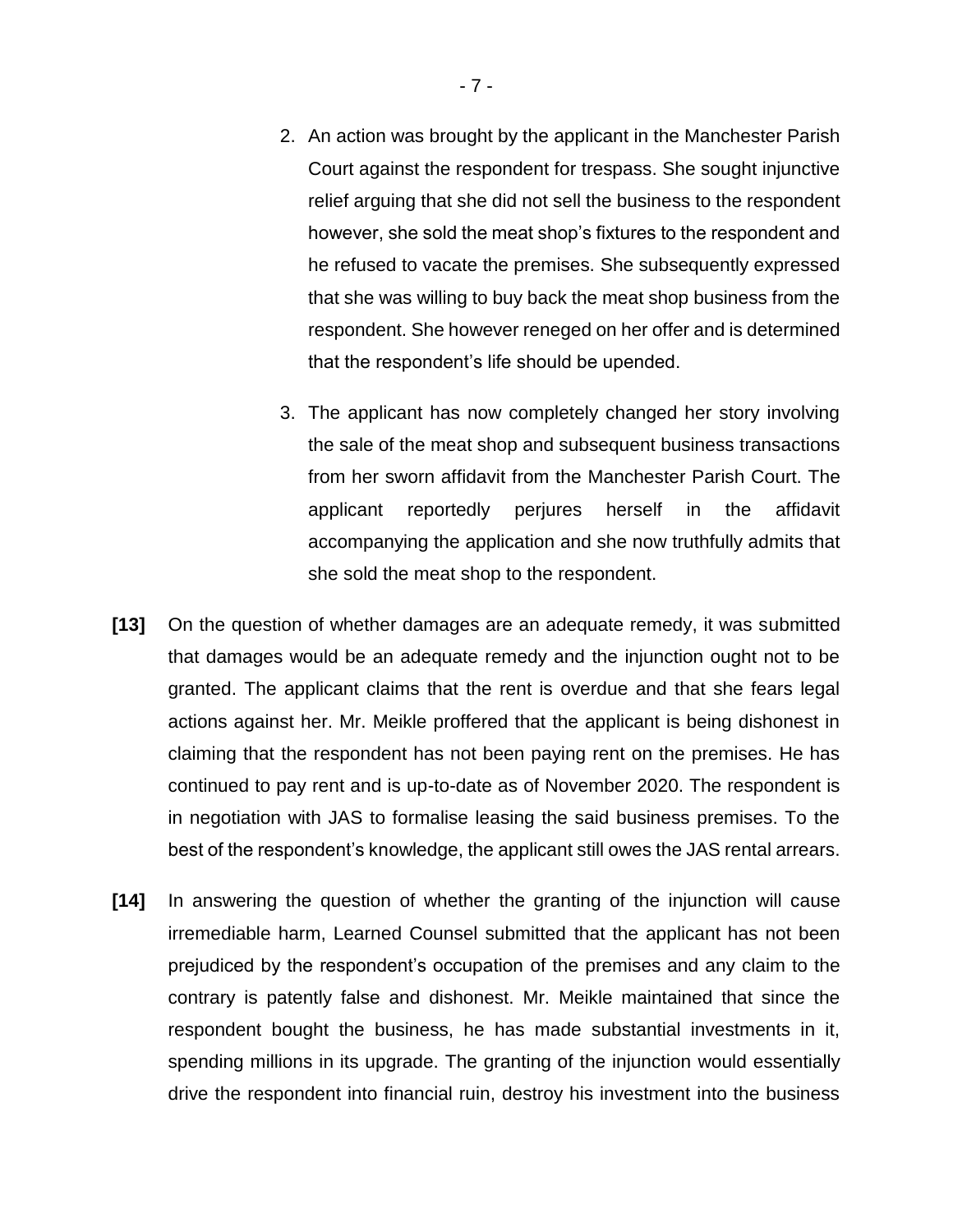as well as to upend the lives of his employees who have family obligations and mouths to feed.

- **[15]** Learned Counsel submitted that on the contrary, were the injunction to be granted, the applicant stands to lose nothing. The submissions were concluded by urging the Court to deny the orders sought and ordering the applicant to pay costs to the respondents.
- **[16]** I must indicate at this juncture that learned counsel predicated the bulk of his oral submissions on the proceedings that transpired in the lower court between the parties. Despite the nudge from this Court to Counsel that the proceedings in the lower court are not before this Court for consideration, his written submissions were replete with those proceedings. I disregarded any reference to those proceedings along with any scandalous remarks made by Counsel pertaining to the applicant.

#### **ISSUES**

**[17]** The primary issue for my determination is whether or not the applicant is entitled to the reliefs sought.

#### **LAW AND ANALYSIS**

- **[18]** It is widely accepted that the governing principles relative to the grant or refusal of an Interlocutory Injunction are set out in the well elucidated case of **American Cyanamid Co. vs Ethicon Ltd**. (supra). The oft-cited words of Lord Diplock directs the Court that it *"no doubt must be satisfied that the claim is not fiivolous or vexatious; in other words, that there is a serious question to be tried.*"
- **[19]** Lord Diplock at page 510 further prods the Court that: -

*"So unless the material available to the court at the hearing of the application for an interlocutory injunction fails to disclose that the plaintiff has any real prospect of succeeding in his claim for a permanent injunction at the trial, the court should go on to consider whether the balance of convenience lies in favour of granting or refusing the interlocutory relief that is sought."*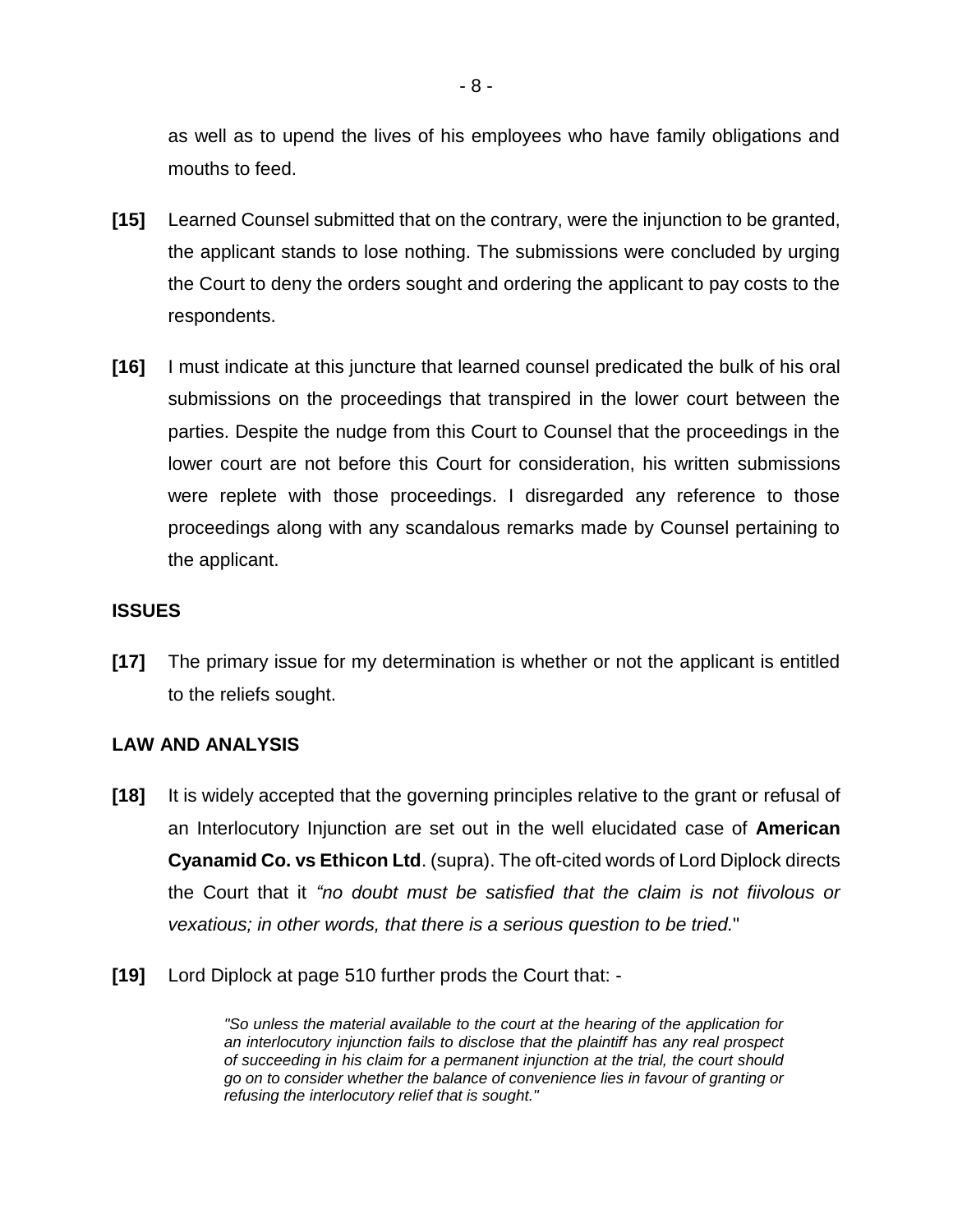**[20]** These principles have been manifoldly applied in our jurisprudence and have been confirmed in the celebrated case of **National Commercial Bank Jamaica Ltd v Olint Corp Ltd (Jamaica)** (supra) which underpins the purpose of granting or withholding an injunction. At paragraph 19 of that judgment, Lord Hoffman stated:-

> *"The purpose of such an injunction is to improve the chances of the court being able to do justice after a determination of the merits at the trial. At the interlocutory stage, the court must therefore assess whether granting or withholding an injunction is more likely to produce a just result."*

#### **Is there a serious issue to be tried?**

- **[21]** Upon the guidance of the above pronouncements, I will launch into determining whether the injunctive relief should be granted by settling whether there is a serious issue to be tried. In assessing the evidence, if I find that there is material before the Court that raises no question requiring a further analysis at trial, then no injunction should be granted.
- **[22]** In determining this issue, I bear in mind the direction given by the Honourable Mrs Justice Bertram Linton in the case of **Arleen McBean v Sheldon Gordon, Patrae Rowe and The Police Federation** [2019] JMSC Civ. 38. At paragraph 35 Bertram Linton, J said: -

*"My role is not to delve into a resolution of the opposing views raised by the parties but to determine as described by Gleeson CJ in Australian Broadcasting Corporation v Lenah Game Meats Pty Limited [2001] HCA 63; 185 ALR 1, that the issue raised by the Applicant has "sufficiently plausible grounds for granting the final relief."*

**[23]** I also adopt the canonical statement of Lord Hoffman at page 323 of **American Cyanamid Co. vs Ethicon Ltd**. (supra): -

> *"It is no part of the court's function at this stage of the litigation to try to resolve conflicts of evidence on affidavit as to facts on which the claims of either party may ultimately depend nor to decide difficult questions of law which call for detailed argument and mature considerations. These are matters to be dealt with at the trial..."*

**[24]** As already indicated, the substantive claim surrounds the breach of an oral agreement for sale. Given that the contract was an oral one, the nature and terms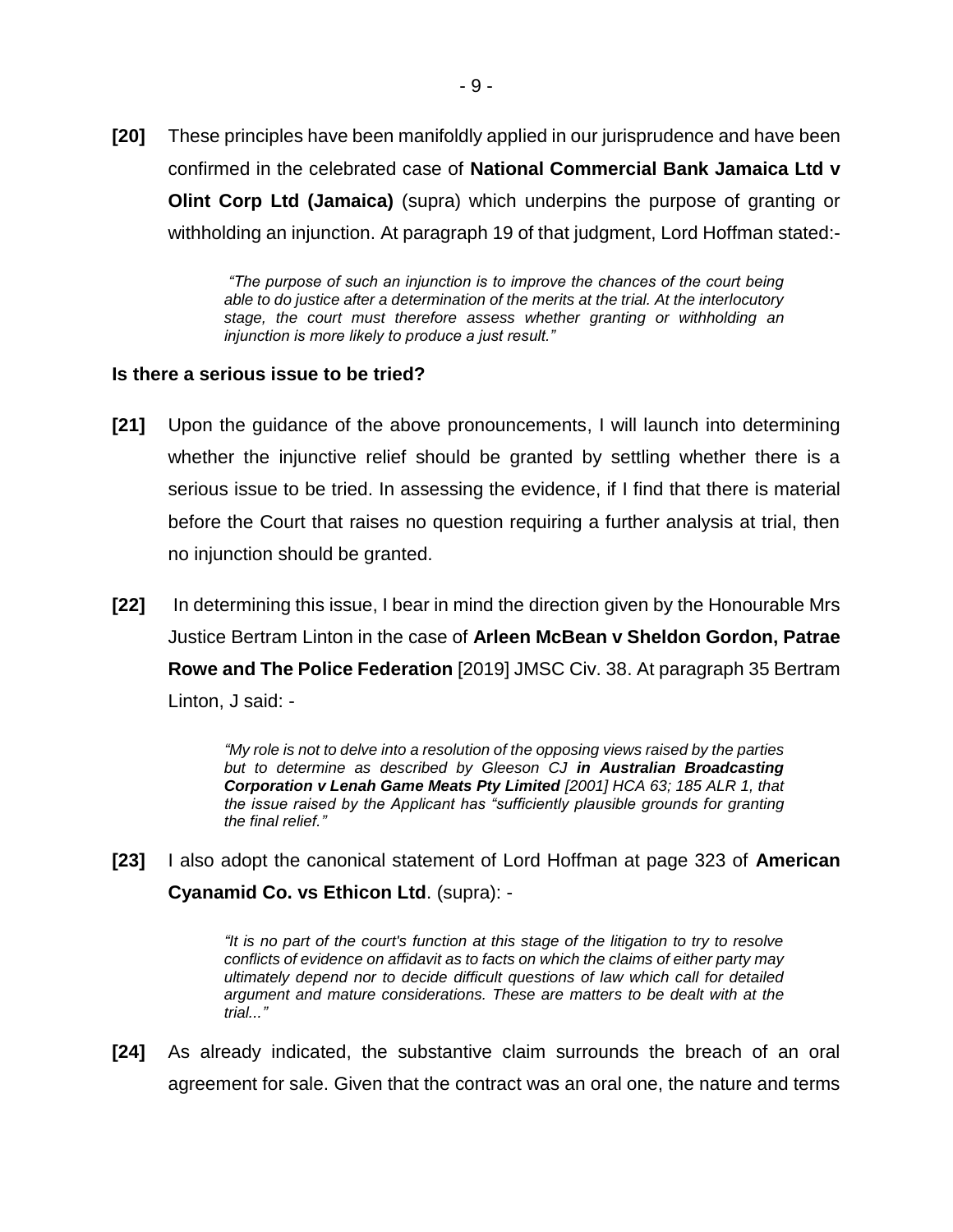of the contract can only be provided by the parties. Both parties purport rival evidence surrounding material terms of the agreement. One material term being the consideration given for the purchase of the property. On the applicant's case the consideration for the sale of the business was agreed at Seven Million Dollars (\$7,000,000.00) payable in two instalments; Four Million Dollars (\$4,000,000.00) in September 2019 and the remainder of Twenty-Five Thousand United States Dollars (USD\$25,000.00) payable in October 2019 through the Respondent's aunt. According to the applicant, she did not receive the balance as agreed and as such she counterclaimed inter alia for the balance of the purchase price. On the respondent's case, the consideration for the purchase of the building was Four Million Dollars (\$4,000,000.00) which he claimed he paid to the Respondent, in addition to Five Hundred and Sixty-Four Thousand Three Hundred and Fifty-Four Dollars (\$564,354.00) representing other payments made under the agreement.

- **[25]** Other disparity in the version of events includes the purported obligation of the respondent to pay rent and his failure to do so on the applicant's case. In my judgment, these are matters that require a fuller investigation into the facts and the court would need to thoroughly examine all the circumstances, inclusive of the conduct of the parties and the material negotiations to determine what was intended. The matter would involve an assessment of the credibility and veracity of the parties.
- **[26]** I note that Learned Counsel for the respondent placed considerable emphasis on the proceedings that took place in the Court below. It is my view that it is not appropriate and convenient for this court to consider the proceedings below to determine the case at bar, that, by its very nature, is separate and distinct.
- **[27]** The applicant's claim cannot be said to be either frivolous or vexatious, or described as one which fails to disclose any real prospect of success of her claim for a permanent injunction at trial. There is certainly a serious question to be tried and I therefore find accordingly.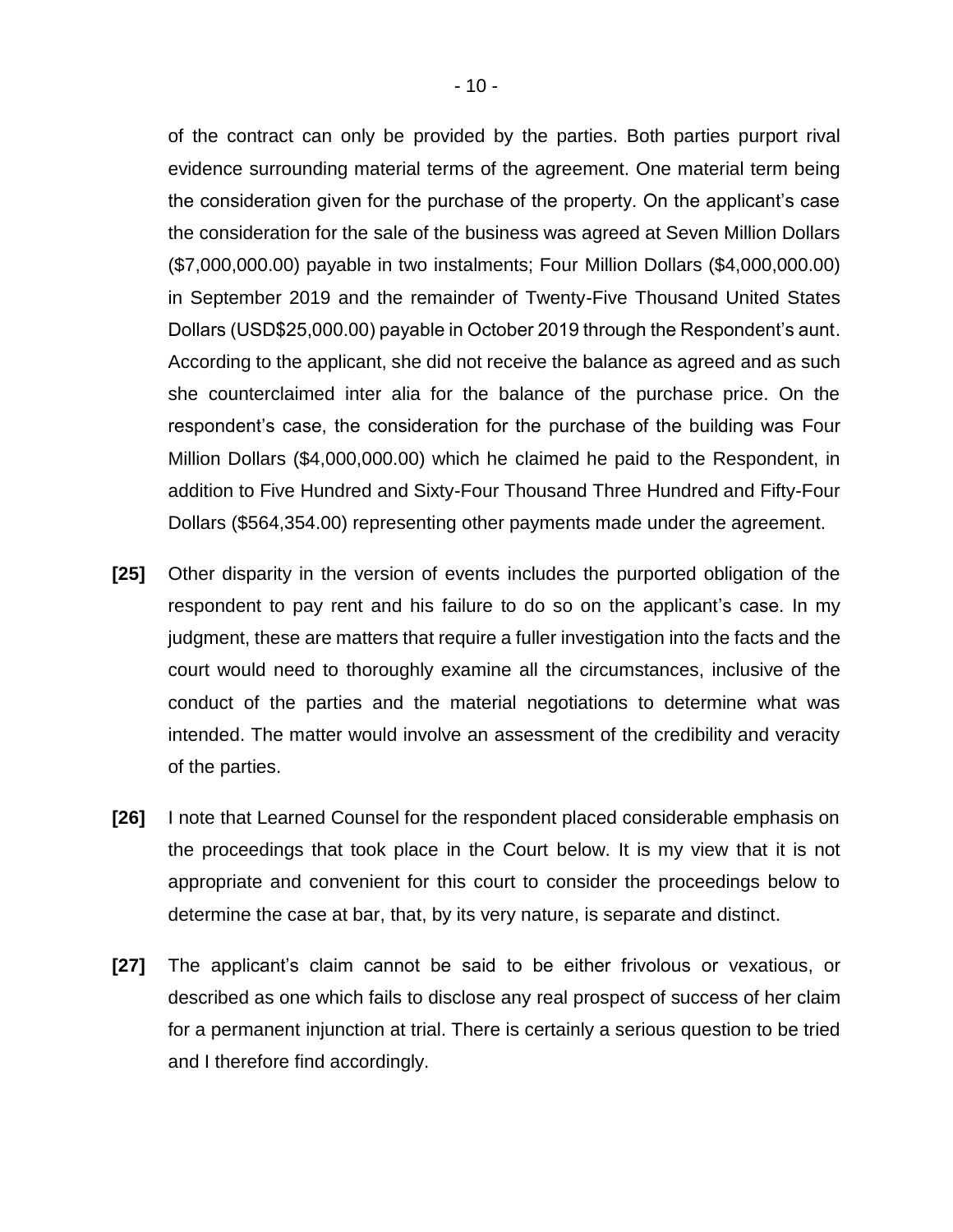**Where does the balance of convenience lie? Is it in favour of the granting the injunction?**

- **[28]** Having considered that there is a serious issue to be tried, I now turn my focus in determining whether the balance of convenience lies in favour of granting or refusing the injunction. It is the applicant's evidence that the respondent remains on the premises without paying rent and that she is exposed to legal proceedings being brought against her because of the respondent's failure to make good on his obligations. She further deposed that to avoid legal proceedings, she had to make advanced payments to the Attorneys-at-Law for JAS towards the outstanding rent. The applicant averred that the rent is continuing to accrue and that she is unable to sustain these payments for the respondent who owes her. She prayed that unless the court grants the orders prayed for the rent will continue to increase and her exposure to litigation will materialize. It was submitted on the Applicant's behalf that she also stands to suffer loss of goodwill and her reputation as a responsible business owner and tenant.
- **[29]** The respondent gave evidence that he vested tangible interest in the business. It was submitted on his behalf essentially that the granting of the injunction will drive the respondent into financial ruin, destroy his investment into the business and upend the lives of his employees who have family obligations and mouths to feed.
- **[30]** Brerton J in **Goyal v Chandra** 68 NSWLR 313 guided the courts in assessing this factor by giving the key consideration of whether or not irreparable injury will occur if an injunction is not granted. The onus is therefore on the applicant to show as a precondition that there is a threat of irreparable injury, which if not prevented by injunction cannot be afterwards compensated for by damages.
- **[31]** I have no doubt that the respondent stands to lose his investment in the property. However, this element was juxtaposed and considered against the nature of the respondent's substantive claim, that being a recession of the purported sale. If it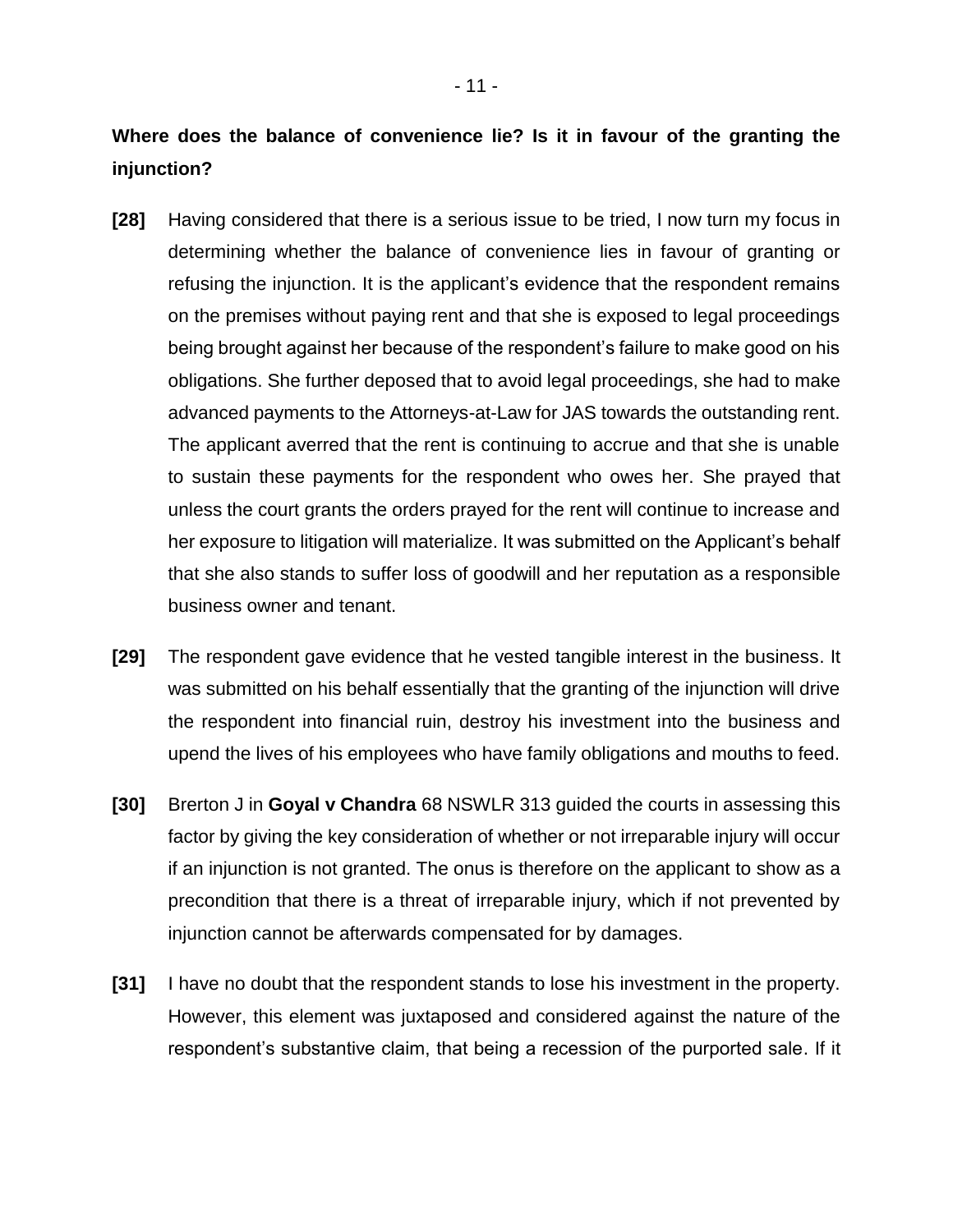is that he is successful on his claim he would in any event unwind the transaction and be put back in the position that he was in before the sale.

**[32]** Robert J. Sharpe, in the text **Injunctions and Specific Performance**, loose-leaf, (Aurora, on: Canada Law Book, 1992) identified irreparable harm as a consideration that is made on a case by case basis. He posited that the courts have held that irreparable harm includes loss of goodwill or irrevocable damage to reputation, loss of market share and permanent loss of natural resources. Having considered the evidence, I am persuaded that there is a high possibility in the applicant suffering irreparable harm to her good will and her loss of reputation if the injunction is not granted. I accept the submissions of Mr. Pagon that the respondent has already quantified his loss by making a claim for reimbursement for monies advanced for the purchase of the applicant's business. The granting of the injunction, in my view, would merely seek to uphold the effect of the respondent's substantive claim.

#### **Would damages be an adequate remedy?**

**[33]** Having determined that the balance of convenience lies in favour of granting the injunction, I now shift my focus to determine whether damages would be an adequate remedy to compensate the respondent for any harm suffered should the inunction be granted. Clarke J. in the case of **Sheridan v The Louis Fitzgerald Group Ltd**. [2006] IEHC stated: -

> *"It is well established that in order to obtain interim or interlocutory relief a plaintiff must satisfy the court that damages would not be adequate to compensate the plaintiff in the event that he should establish his case at trial but not have obtained an interlocutory injunction....In Smith Cline Beacham [sic] PLC v. Genthon BV (unreported, High Court, 28th February, 2003, Kelly J.) this court noted that the onus was on the plaintiff, as a matter of probability, to demonstrate the risk that damages would prove to be an inadequate remedy."*

**[34]** I also take guidance from the case of **Arleen McBean v Sheldon Gordon, Patrae Rowe and The Police Federation** (supra). Bertram Linton

> "*On the authority of Brerton J in Goyal v Chandra (supra), an application for an interlocutory injunction should not be granted where there is an adequate remedy*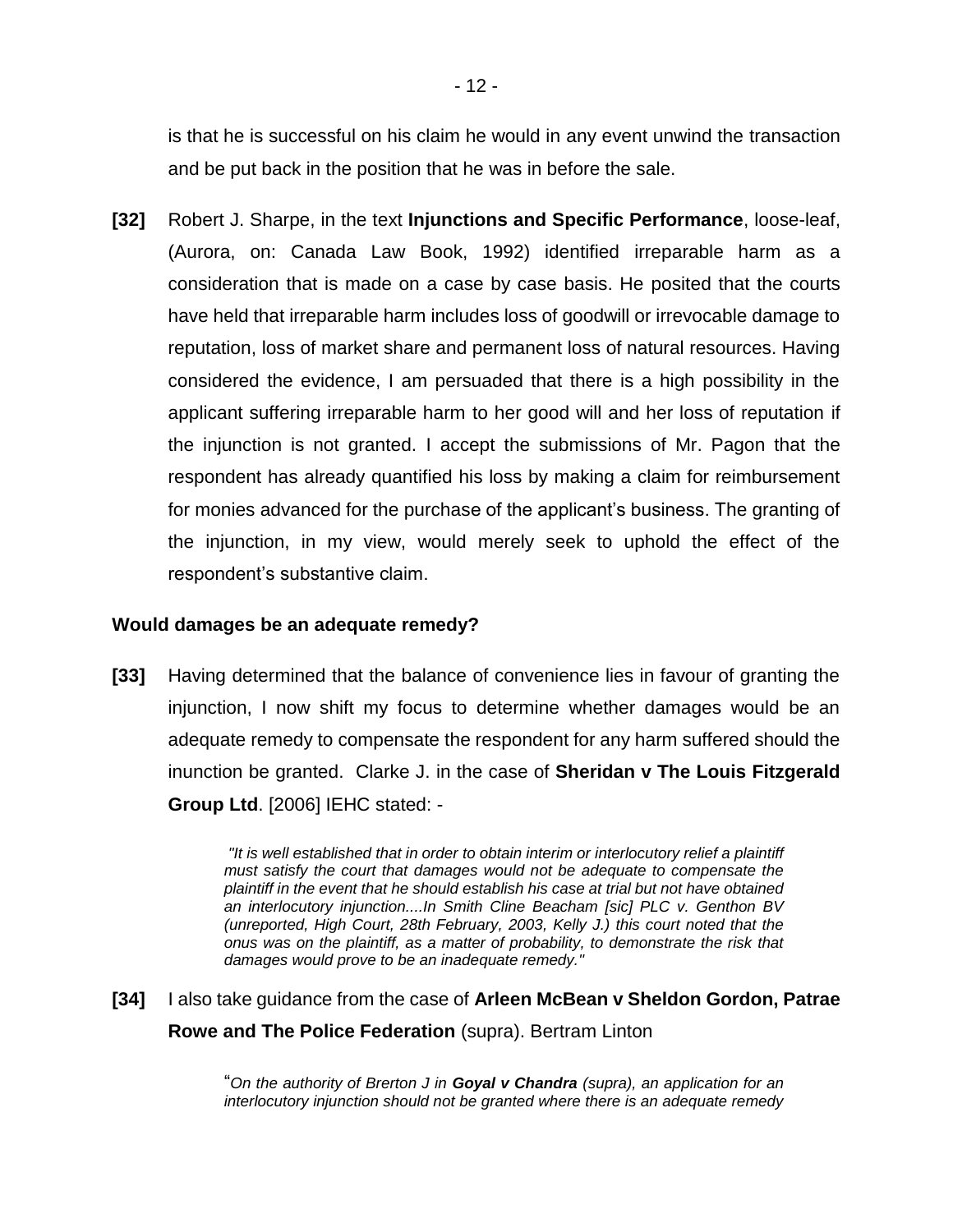*in damages. However, if damages are available as a remedy but are inadequate, the onus is on court to use its discretion while considering among other things "the extent to which any damage to the plaintiffs can be cured by payment of damages rather than by the granting of an injunction". The germane question should be "is it just, in all the circumstance, that a plaintiff should be confined to his remedy in damages?"*

- **[35]** In the light of the reasons previously stated, in my judgment, it is unlikely that damages would suffice as the applicant will be unable to get back what she lost in terms of her reputation or her goodwill if the injunction is not granted. On the contrary, I find that damages will cure any harm suffered by the respondent if the injunction was granted considering he has already quantified his losses.
- **[36]** Furthermore, there are some special circumstances which are relevant considerations to minimizing the risk of injustice. Considering that the respondent is still in possession of the property, one that he will have to give up possession of if he is successful on his substantive claim, it will likely cause irremediable harm to the applicant to have him enjoy the property pending trial. This would in effect dismantle the preservation of the status quo. In any event, the applicant has indicated that she is prepared to give the usual undertaking as to damages.
- **[37]** I therefore conclude that the injunction requested ought to be granted until trial, when the dispute between the parties on the substantive claim is determined or until further orders of the court.

#### **ORDERS & DISPOSITION**

- **[38]** It is hereby Ordered that:
	- 1. The Claimant, whether by himself, servants and/or agents or otherwise is restrained from continuing to enter upon property situate at Shop No.2, Hotel Street, Compton House, Mandeville in the parish of Manchester until the Claim is determined or further orders of the Court.
	- 2. The Defendant, through her Counsel, is to give the usual undertaking as to damages.